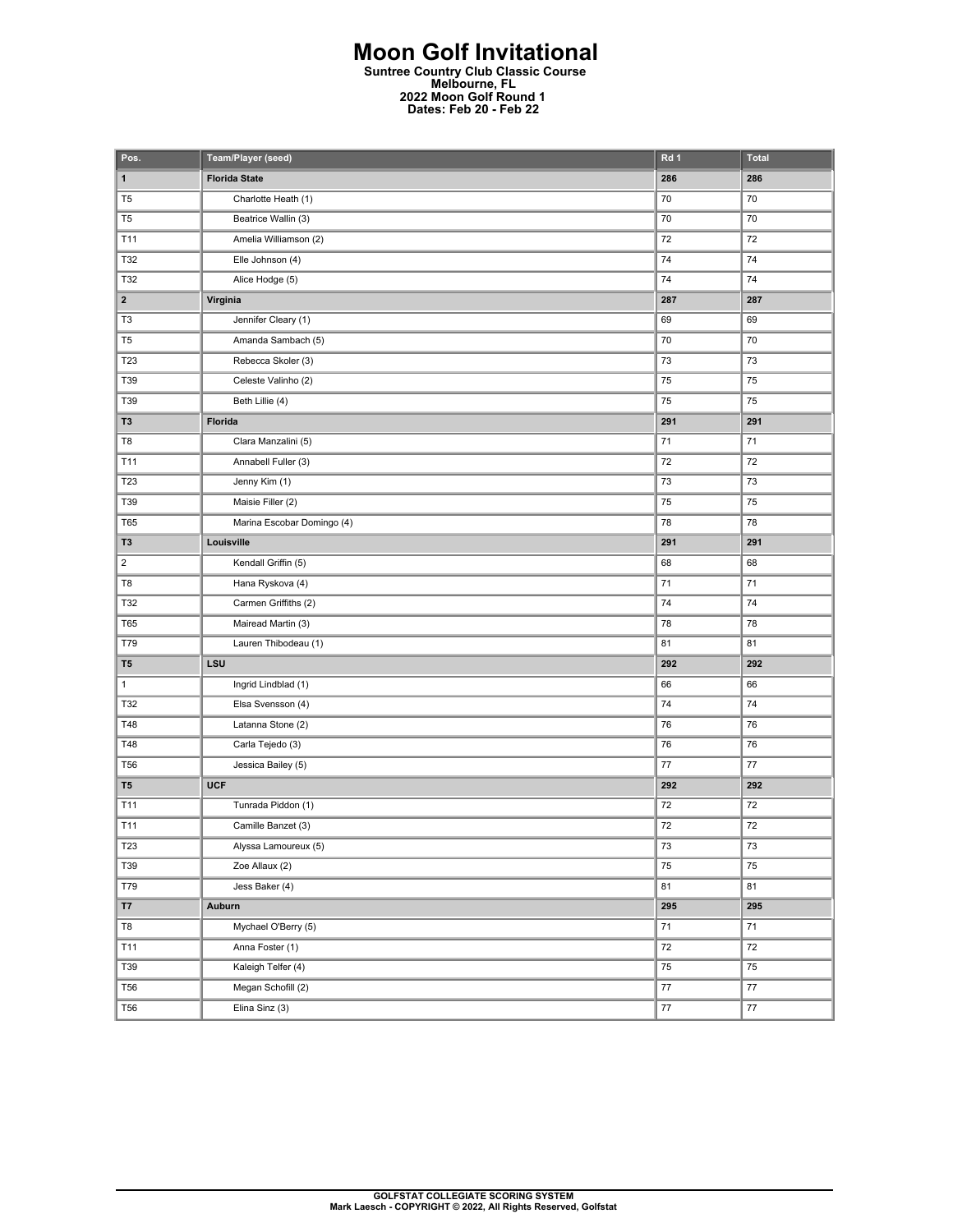| Pos.            | Team/Player (seed)         | Rd 1 | <b>Total</b> |
|-----------------|----------------------------|------|--------------|
| T7              | South Carolina, U of       | 295  | 295          |
| T11             | Louise Rydqvist (4)        | 72   | 72           |
| T23             | Worapitcha Anudit (3)      | 73   | 73           |
| T32             | Mathilde Claisse (5)       | 74   | 74           |
| T48             | Hannah Darling (1)         | 76   | 76           |
| <b>T56</b>      | Justine Fournand (2)       | 77   | 77           |
| $\pmb{9}$       | <b>Arkansas</b>            | 296  | 296          |
| T11             | Julia Gregg (4)            | 72   | 72           |
| T23             | Giovanna Fernandez (5)     | 73   | 73           |
| T32             | Cory Lopez (1)             | 74   | 74           |
| T <sub>56</sub> | Kajal Mistry (2)           | 77   | 77           |
| <b>T65</b>      | Miriam Ayora (3)           | 78   | 78           |
| 10              | Alabama                    | 297  | 297          |
| T11             | Angelica Moresco (3)       | 72   | 72           |
| T23             | Polly Mack (2)             | 73   | 73           |
| T39             | Isabella van der Biest (5) | 75   | 75           |
| T <sub>56</sub> | Emilie Overas (4)          | 77   | 77           |
| T76             | Benedetta Moresco (1)      | 80   | 80           |
| 11              | <b>North Carolina</b>      | 298  | 298          |
| T23             | Kayla Smith (1)            | 73   | 73           |
| T23             | Crista Izuzquiza (3)       | 73   | 73           |
| T39             | Stephany Kim (5)           | 75   | 75           |
| T <sub>56</sub> | Krista Junkkari (2)        | 77   | 77           |
| T71             | Nicole Adam (4)            | 79   | 79           |
| 12              | <b>Baylor</b>              | 301  | 301          |
| T11             | Gurleen Kaur (1)           | 72   | 72           |
| T32             | Hannah Karg (5)            | 74   | 74           |
| T48             | Britta Snyder (4)          | 76   | 76           |
| T71             | Rosie Belsham (2)          | 79   | 79           |
| T71             | Antonia Matte (3)          | 79   | 79           |
| 13              | Augusta                    | 302  | 302          |
| T11             | Chloe Holder (1)           | 72   | 72           |
| T48             | Nicole Page (3)            | 76   | 76           |
| T48             | Natalia Yoko (5)           | 76   | 76           |
| T65             | Kennedy Carroll (2)        | 78   | 78           |
| T71             | Napabhach Boon-In (4)      | 79   | 79           |
| $14\,$          | Duke                       | 304  | 304          |
| T23             | Erica Shepherd (2)         | 73   | 73           |
| T48             | Phoebe Brinker (1)         | 76   | 76           |
| T48             | Rylie Heflin (4)           | 76   | 76           |
| T71             | Anne Chen (5)              | 79   | 79           |
| T79             | Megan Furtney (3)          | 81   | 81           |
| ${\bf 15}$      | Miami                      | 307  | 307          |
| T11             | Anna Backman (2)           | 72   | 72           |
| <b>T56</b>      | Kristyna Frydlova (3)      | 77   | 77           |
| <b>T65</b>      | Franziska Sliper (5)       | 78   | 78           |
| T76             | Sara Byrne (1)             | 80   | 80           |
| T82             | Nataliya Guseva (4)        | 83   | 83           |